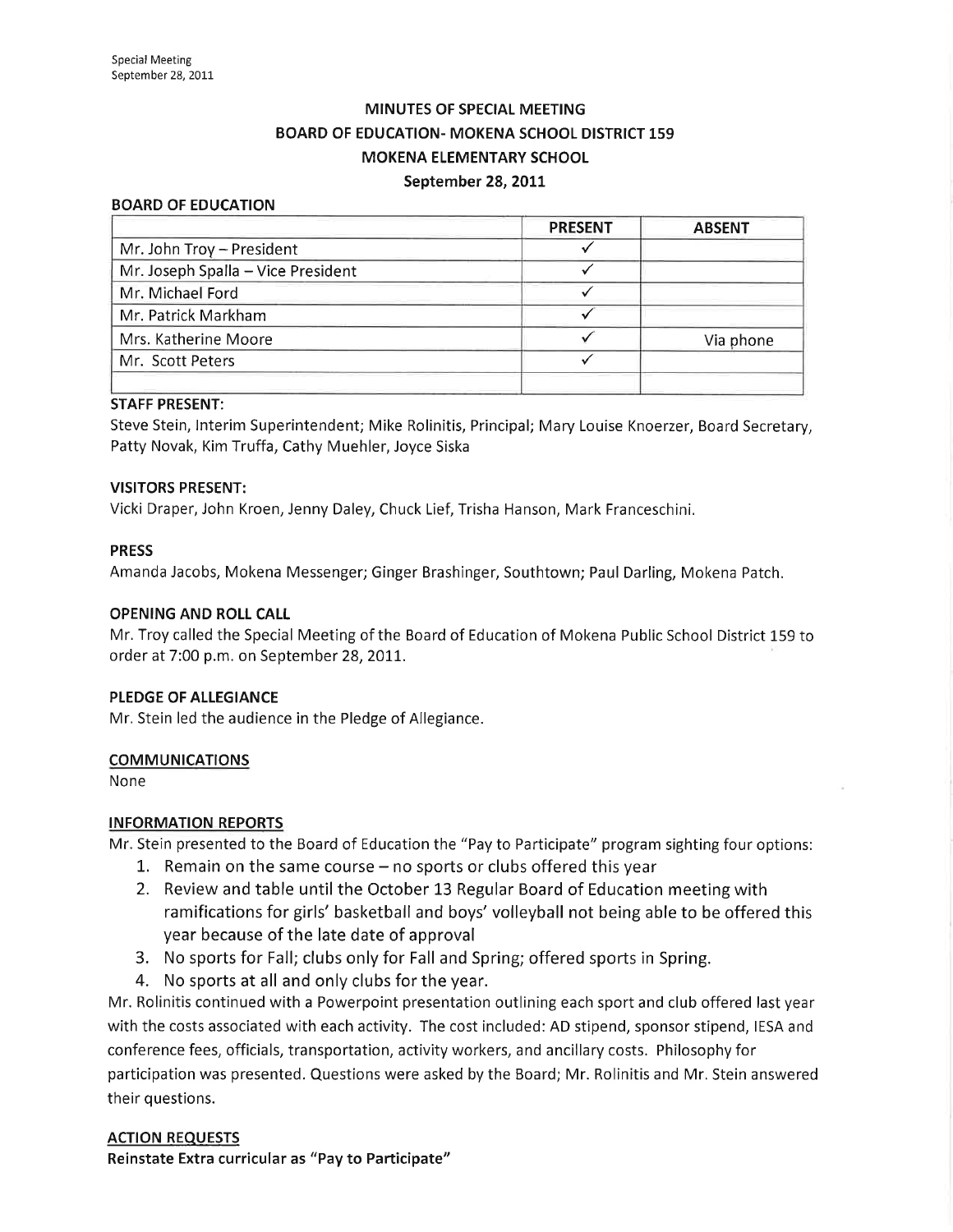Recommended Motion:<br>Mr. Peters moved to approve the pay to participate program for extra curriculars for the remainder of the 2011-2012 school year with all sports and activities involved as presented. The motion was seconded by Mr, Spalla.

There was discussion regarding this motion.

Mr. Troy asked the audience if they had any questions or concerns. Cheryl Behland, Toni Szostak and<br>John Kroen asked questions or made a comment. Mr. Rolinitis and Mr. Stein answered questions.

Recommended Motion:<br>Mr. Peters moved to approve the pay to participate program for extra curriculars for the remainder of the 2011-2012 school year with all sports and activities that have been discussed. The motion was seconded by Mr. Spalla.

# On Roll Call

Ayes: Mr. Ford, Mr. Markham, Mrs. Moore, Mr. Peters, Mr. Spalla, Mr. Troy<br>Nays: None Abstain: None MOTION CARRIED 6.0 \*

# **ADJOURNMENT**

At 8:10 p.m. Mr. Peters moved to adjourn, seconded by Mr. Markham, September 28, 2011 Special Meeting. Meeting adjourned by unanimous vote.

President Secretary

\*Attachment